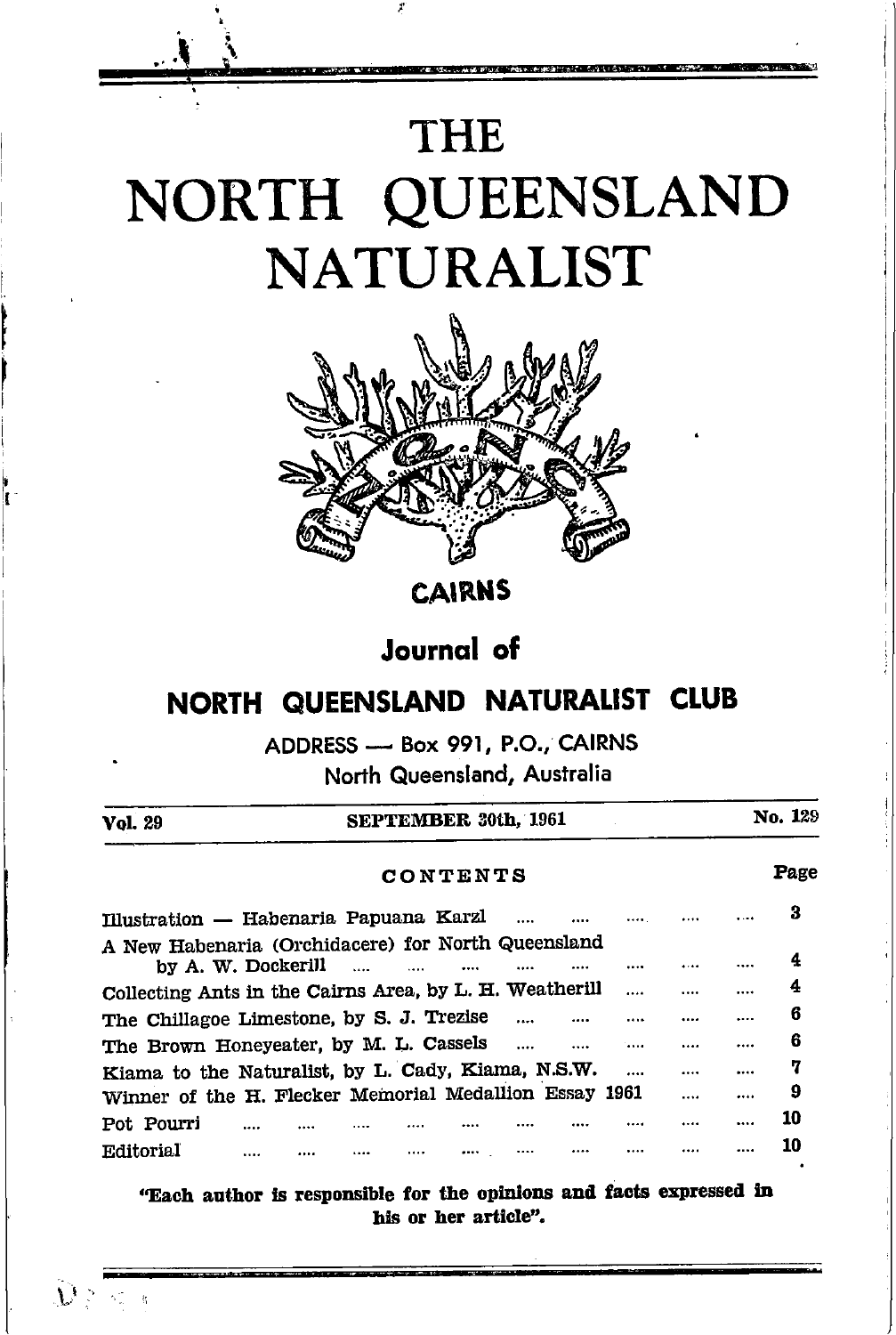#### NORTH QUEENSLAND NATURALISTS' CLUB

Founder Presd. the late Dr. HUGO FLECKER.

OBJECTS -- The Furtherance of the Study of the various branches of Natural History and the Preservation of Our Heritage of Indigenous Fauna and Flora.

Club Officers - September 30, 1961 - September 30, 1962.

Patron: J. WYER. Esq. (Foundation Secretary)

President: A. A. READ. Esq.

Vice-Presidents: Messrs A. M. REILLY, N. C. COLEMAN, A. J. CASSELS.

Correspondence Secretary: Mr. A. DOCKERILL.

Minutes Secretary: Mr. S. DEAN.

Hon. Treasurer: Mr. S. DEAN.

Hon. Librarian: IAN LAWSON.

Amenities Officer: Mr. S. DEAN.

Hon. Auditor: Mr. F. P. MOODY.

Hon. Solicitor: Mr. H. E. DANN.

Receptionist: Mrs. E. CORBET.

Curator of Herbarium: Mrs. E. CORBET.

Council: Messrs ZIEGENFUSZ, St. CLOUD, ATKINSON, GANE and Mrs. ZIEGENFUSZ.

Trustees: Messrs A. A. READ, S. St. CLOUD, V. M. REILLY.

Publications Committee: Mrs. M. CASSELS, Messrs A. A. READ, A. W. DOCKERILL, N. C. COLEMAN.

GENERAL MEETING for discussion, lectures, screenings and display of specimens are held on the second Tuesday, 8 p.m., at the Old Kuranda Barracks, Esplanade.

FIELD DAY excursion usually fourth Sunday.

VISITORS are welcome, especially members of Australian and Overseas Clubs and Societies.

LIBRARY open each Friday night at 7.30 p.m. and Club night.

**Subscriptions (Due September 30):** 

City and Surburban Members. £1/5/-. Country Members, 15/-. Junior Members, 5/-.

Treasurer's Address - P.O. Box 991, Cairns, N.Q.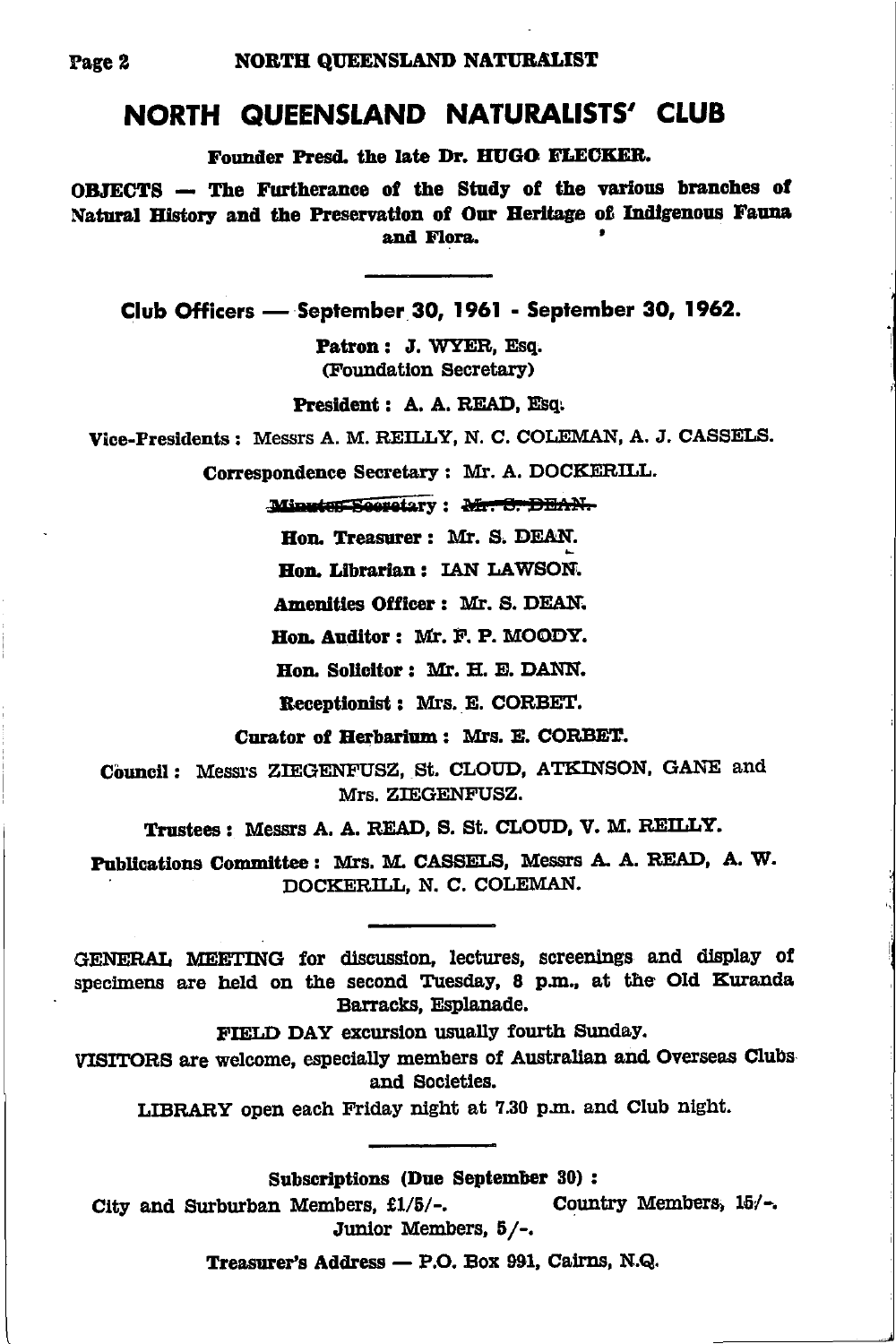#### NORTH QUEENSLAND NATURALIST

#### HABENARIA PAPUANA KRZL.

 $\cdot$ 

l,

 $\cdot$ 

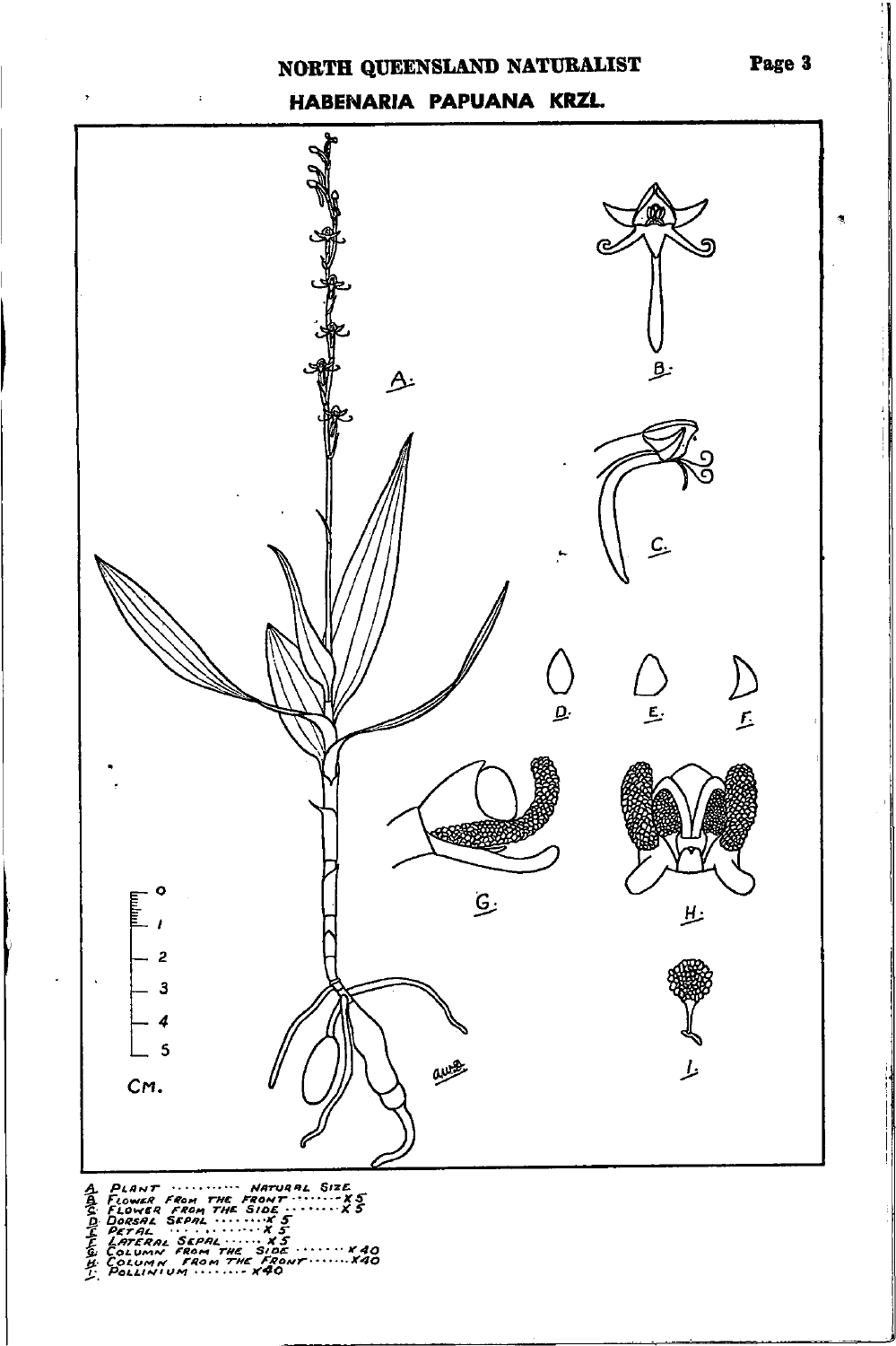#### A NEW HABENARIA (Orchidaceae) FOR NORTH **QUEENSLAND** BY A. W. DOCKERILL

Habenaria papuana Krzl. in Warbg. in Engl. Bot. Jahrb. 18: 188 (1894) ...Syn :- Peristylus remotifolius J.J.Sm., Nova Guinea 8:134 et t 45 (1911).

Plant terrestrial, 15 - 35 cm, tall. Tubers 2 - 4 x about 1 cm, usually subobloid but inclined to be irregular and usually with a root projecting from the apex; immature tubers very regularly ovoid or obloid and having no apical root. Roots not numerous, about 1.5 mm diam. Stem  $5 - 12 \times 0.2 - 0.5$  cm with usually 3 sheathing bracts and at the apex, a rosette of leaves (occasionally leaves scattered along stem). Leaves  $4 - 7$ ,  $6 - 17 \times 1 - 3$  cm, lanceolate. Inflorescence apical,  $8 - 20$  cm long; bracts  $1 - 2$ , not sheathing, about 10 x 1.5 mm. Flowers 6 - 36, lime green, about 1 cm diam. Dorsal sepal about 3.0 x 1.5 mm, ovate, cucullate, forming, with the petals, a galea. Lateral sepals about 3.0 x 1.5 mm, falco-deltoid, divergent. Petals about 3 x 2 mm, usually shallowly but broadly emarginate (but sometimes obtuse), dilated about the middle on one side only. Labellum about 2 x7 mm, trilobate: lateral lobes about 3 mm long, filiform, hooked, widely divergent; mid-lobe about 1 x 1 mm deltoid, decurved; spur about 8 mm long, rather slender, somewhat dilated near the apex, decurved near the base. Column about  $1 \times 1$  mm. Stigmatic arms about 0.75 mm long, cylindrical, advate to the labellum. Rostellum at the base of the column, about  $0.25 \times 0.25$  mm, subdeltoid, prominent. Staminodes large, about 1 mm long, cylindrical, upcurved, reigose. Anther cells rather widely separated at their apices but converging at their bases. Pollinia subglobose, granular; caudicles about as long as pollinia, stout; viscidia rather large slender-ovate.

This species was first observed by the present author, growing in dense rain forest near the Mossman River in June 1960 and again in May 1961. Schlechter Orch. von Deutsch - New Guinea t 2, Nr. 6 (1928 gave 8 locality records for it in New Guinea.

The author is indebted to Dr. Blake of the Brisbane Botanic Gardens for assistance in identifying this species.

The only other speciec of the genus in Australia with leaves in the middle of the plant is H. mesophylla Krzl., but its flowers are much larger than those of the present species and its lateral lobes of the labellum are triangular and mid-lobe of labellum about 2 cm long and filiform whereas those of the present species are in the first instance, filiform and in the second, about 1 mm long and triangular.

#### COLLECTING ANTS IN THE CAIRNS AREA.

 $0 - 0 - 0$ 

It is doubtful whether anywhere else in the World there is an area of comparable size in which there are so many species of ants as in the country round Cairns. After 2 months I still find every day what are to me new species : I have no doubt I could go on doing so for a long while.

The most prominent genus of ants is Iridomyrmex. These ants run about quickly and erratically on paths and the edges of roads. There are at least a dozen different species of them close round Cairns. The "Meat Ant" (I. detectus) which is common on the Atherton Tablelands but not found in Cairns is one of them. Another is the brown-black "Stink Ant" (I. nitidus) though it is a lumbering creature beside its twinkle-footed relatives.

A great many ants are to be found on trees. There are a number of varieties of Polyrachis (spined ants) most of which are fairly large and many of which have beautiful sheens on their backs. Crematogasters are other common tree ants. They are smallish and usually dark in colour. The last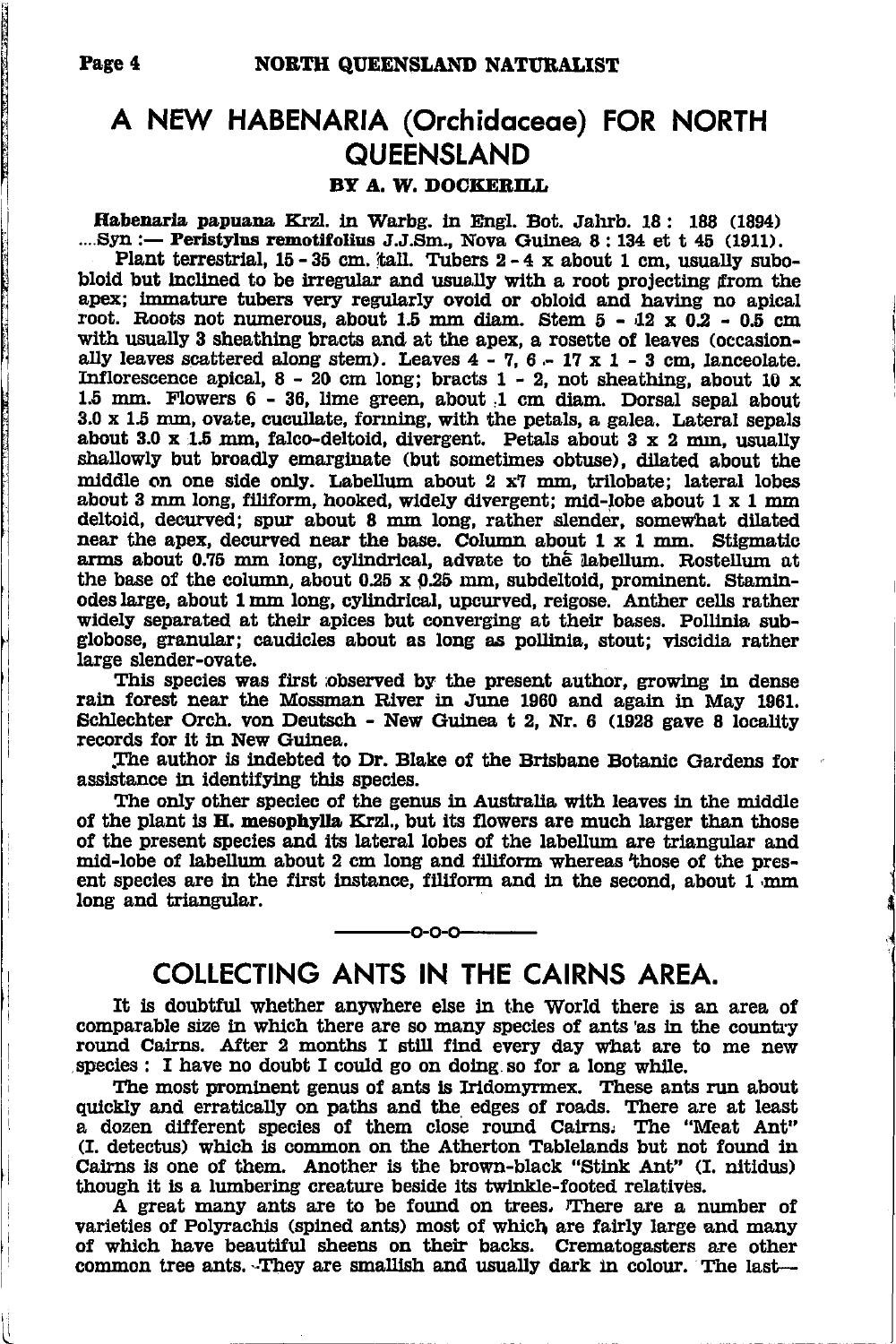or gaster—section of these ants is rather triangular in shape and is frequently turned up, especially if they are disturbed. Most of the Iridomyrmex are great tree-climbers and there are several species of a minute ant. Technomyrmex, which can be seen speeding along the bark of trees and logs. They look like tiny spiders and the common one is grevish in colour.

In grass or on paths the little Lampromyrmex, a vary thin shiny ant, is common. especiall a beautiful black species.

The ant which is most numerous over the whole area is undoubtedly the little reddish Pheidole which comes a good deal into houses. It gets everywhere and is vicious enough when in great numbers to drive out all the other ants; so in Kuranda village, for instance, or on most of Green Island or parts of the Tableland it is the only ant. The few larger workers are usually darker in colour and have big round heads, which give the species the name of P. megacephala. To one who is interested in ants this one is a thorough nuisance.

The best-known and probably most prominent ant is however the "Green Tree Ant" (Oecophylla smaragdina) which I have found also in Eastern India, though there and I believe in some parts of Queensland it is far less green than round Cairns.

Outside the town packs of a long, thin, black ant of a species of Lobopelta may be seen dragging back prey to their home. Twenty or thirty of the ants may combine to drag a big beetle or other insect up a steep slope; It will be drawn over or under outstanding obstacles with considerable abroitness and with astonishing speed. There are two species of Opisthopsis, brilliantlycoloured ants which move quickly in fits and starts. They are very difficult to catch, as their reactions are extraordinarily quick and their large eyes are not just for show purposes.

The big "Spider Ant" (Leptomyrmex erythracephala) is not found in Cairns, but is just outside. It is black with a red head and has rather a pleasant musty odour: It is also intensely inquisitive and even if gently removed, will soon trot back and continue its investigations. Bull Ants are not present in Cairns, but the red jumping one is very common round Mareeba. It is, however, a shy retiring ant and will certainly get out of the way if it can.

I am often asked how I catch ants. Well, it depends on the ant! For Bull Ants only I use a pair of forceps. For other large ants and for those of medjum size the fingers are the best thing. For those which are fast and proficient at dodging it is a good idea to block their progress with one hand and try to pick them up with the other. With Opisthopsis and other exceptionally slippery customeers it may be necessary to bring the fingers down on top of the ant. But this method should be avoided if possible with soft ants - of which Opisthopsis is unfortunately one. For the smallest ants one can either use a paintbrush dipped in alcohol or pick up a pinch of dust and ants and deposit it on your other hand; and then suck up the little ants individually with the paint brush. This way reduces the amount of dirt and sand which gets into the little phials - half filled with a mixture of 70% alcohol and  $30\%$  water  $-$  in which the ants are put.

It seems to be commonly believed that if one collects ants one must expect to get a lot of bad stings and painful bites. This is not so. Most of the Bull Ants are retiring creatures but it is well not to handle them. All the primitive Ponerine ants have powerful stings but most of them are most reluctant to use them, and the few which are likely to sting are fortunately not as a rule those best endowed to do so. I am bound to say that I have handled a lot of the notorious "Green Head" ants without any having stung me and have frequently had "Green Tree" ants walking over me without getting more than 2 bites in 2 months. Many of the smallest ants are vicious when disturbed but are not capable of doing much hurt to a human being. Any injuries you receive will probably come from mosquitoes and sandflies !

L. H. WEATHERILL.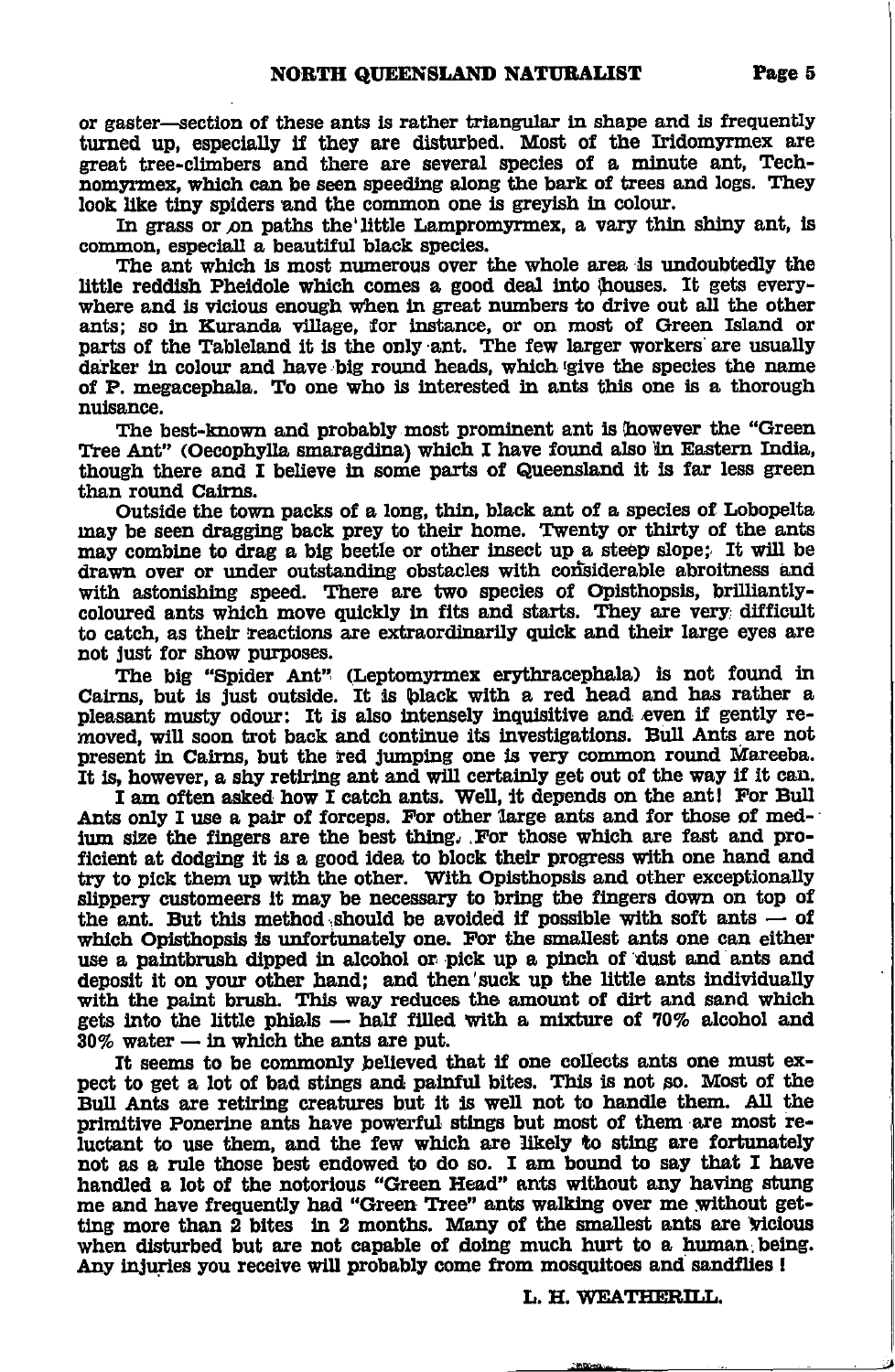## THE CHILLAGOE LIMESTONE

Most people who are attracted to the limestone caves at Chillagoe confine their visits to what are generally called the Chillagoe Caves, actually the Royal Arch Caves, which are about three miles out of the town, and the only ones for which a guide is at present available.

However there are numerous other cave-systems that have not yet been properly opened up or even explored; others were open to the public when the district was more populated than it is now. Of the latter, eight have been gazetted as National Parks and Scenic Areas all in the Chillagoe-Mungana area. They are: Donor's and Tower of London; Jubilee and Diano; Cathedral; Geck and Spring; Eclipse; Ryan Imperial; Markham and Royal Archway.

The limestones themselves form a belt of late Silurian marine deposits running roughly S.E. to N.W. for some miles, and are part of the very complex Chillagoe Series. To the west, about three miles past the Royal Arch Caves, they lie unconformably on very ancient pre-Cambrian deposits.

As these rocks have not been altered so much by heat and pressure as similar deposits, such as those at Jenolan in N.S.W., fossils are quite plentiful. Some giant corals form columns of great height, but there are also a number of smaller fossil types represented. A good exposure of crinoids is said to be opposite the old Dorothy mine near Mungana.

Aboriginal cave-paintings are to be found in a few cave-shelters scattered throughout the district. There is a small but quite good series in a shelter near the Mungana caves, although unfortunately some of the paintings have been defaced by the action of vandals. Other paintings, but of no great extent are at Chillagoe (including Tower of London), Mungana and Calcifer. There may be more that remain to be discovered. In two or three places, grooves in the rock indicate a very early aboriginal culture. They were probably used as bone-sharpening grooves.

Vegetation supported by the limestone tends to be shrubby and stunted, and differs markedly from that of the surrounding open-forest country. There are two exceptions which may be found in either situation : the 'cocky apple' and a type of Baubinia with small dark leaves very different from the largeleaved species known to coast-dwellers. Worth mentioning are at least two species of kurrajong (Brachychiton sp.)—namely the flame and bottle trees, also a species of dry climate fig. These seem to thrive on the rocky environment afforded by the limestones. During the Wet season, spider lilies grow abundantly.

The shrubby undergrowth forms an ideal retreat for many species of small birds. These include brown honeyeaters, banded and masked finches, wagtails, apostle birds, yellow honeyeaters and Jacky winters; also rainbow birds and black-faced wood-swallows from the nearby open-forest counttry. Larger birds are also well represented: many of the black-and-white birds such as magpies, pied butcher-birds, Bennet's crow, peewees and pied currawongs are common; black-faced and white-breasted cuckoo-shrikes; channel-billed cuckoos during the Wet season; blue-faced honeyeaters and white cockatoos. Both species of kookaburra can be heard frequently, or perched way up on a high part of the limestone formations-this is also a favourite look-out post for magpies and currawongs. A great bower-bird will occasionally build a playground at the base of a limestone bluff among low bushes, and such night-birds as frogmouths and owlet-nightjars seem to favor the protection afforded by the tree-cover to roost during the day.

S. J. TREZISE.

#### -0-0-0-THE BROWN HONEYEATER

I first heard the Brown Honeyeater up at Davies Creek Road. Its cheery little call was to be heard in the flowering bottle brush trees, but try as I would, I could not see the singer. As he flew from bush to bush, I scrambled

Page 6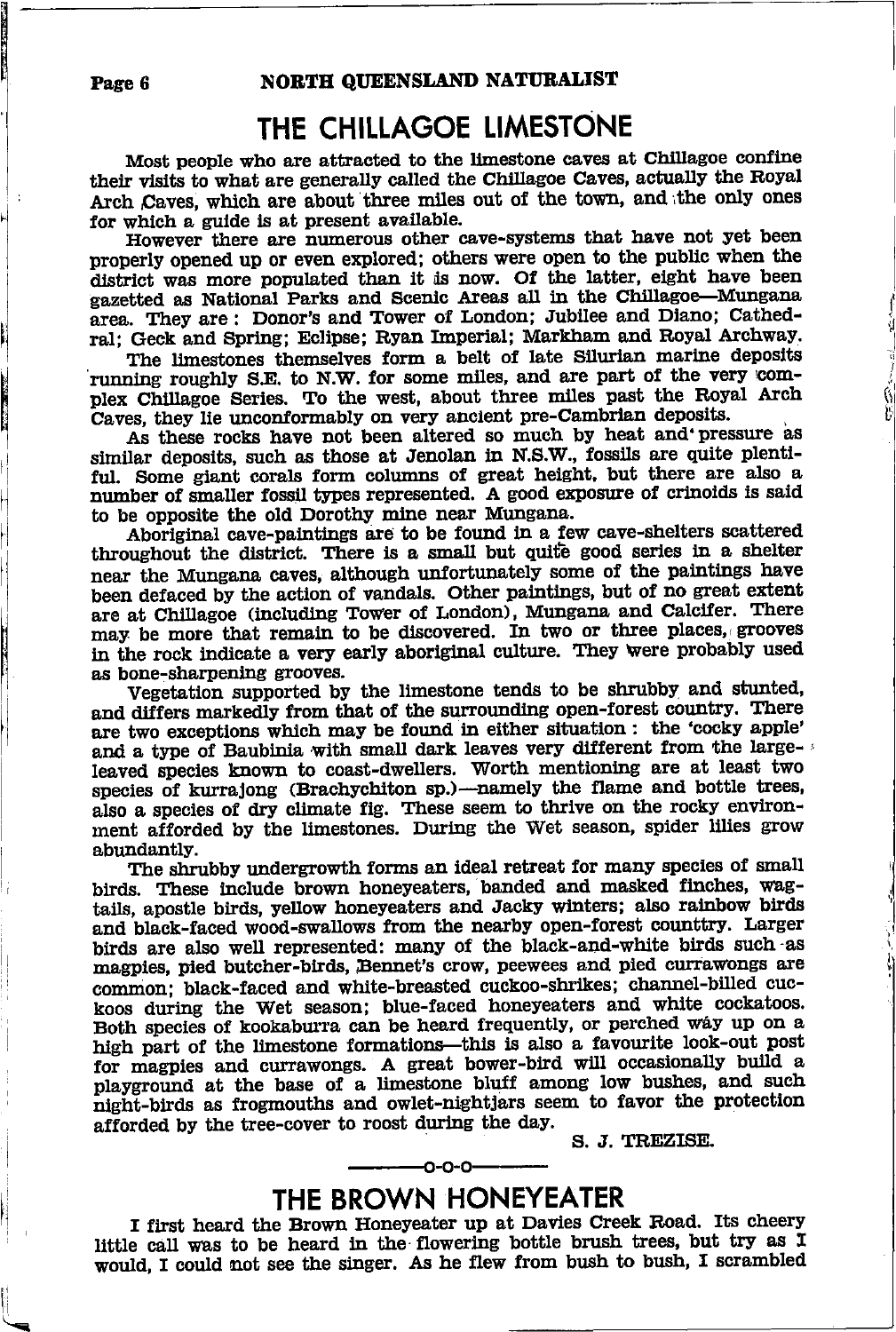over the hot rocks, clasping my binoculars and every now and again scanning the bushes — to no avail. Then one day I heard him in our garden. I rushed outside only to see a flash as he flew to the gardens behind. This went on outside only to see a flash as he flew to the gardens behind. This went on for some time until I began to think I never would identify this elusive singer. My only impressions to date were of a small brown bird streaking hell for leather away from me. At last came the day of recognition-there on my neighbours plum tree was a small bird, olivey brown above, light whitey grey under, yellow wash on wings, large curved honeyeater bill and yellow patches near the ear. A bird easy to lose in the foliage and well earning the name Gliciphila indistincta. (Fond of sweet - not clear.)

li I l\

Iphila indistincta. (Folid of sweet  $-$  not clear.)<br>On August 28th of last year, I saw Brown Honeyeater pulling at some cobweb in our orange tree. Straight away I guessed nesting was the reason and watched to see where she would take her material. Much to my pleasure, she just hopped over the branch and began to build in that same orange tree, in good view of our verandah where much of our life goes on. The female only built the nest, a small cup shaped structure suspended in a small forkmade of narrow strips of bark, vine tendrils and bound together with cobweb and decorated with spiders egg sacs, lined with some sort of plant down. The nest was completed on September 1st. The male was watching near by all the while she was building but rarely came near the tree unless a Yellow Honeyeater or Lesser Lewin Honeyeater went to the tree to sip nectar from the orange blossoms Then he flew there and chittered and chuttered tn fine style, but the two birds, both bigger than he, took not the slightest notice of him. On September 2nd the female just came and inspected the nest. On the 3rd there was one eg g and on the 4th a second was laid and incubation began. The male did not assist in the incubation but sang in the neighbouring trees, keeping guard. The female would be well down in the nest, but the moment the male gave warning she would lift her head and listen, and if she thought it was necessary she would leave the nest and join the male. If she felt that danger was not imminent, she would sink down again. She left the nest quite frequently for food and at one period, I think because of a Spangled Drongo in the garden, she left the nest  $6$  times in  $1\frac{9}{4}$  hours, sometimes for as long as 10 minutes at a time. Even so, on 18th September the eggs were hatched and there were two naked babies with big yellow gapes. There waa no sign of the egg shells in the nest or under the tree. A fine grey down appeared on the babies after 3 or 4 days. The female only fed them and they grew very fast. By 7 days their eyes were open. Now and again the male came down to the nest and looked at his children but if the female was there when he arrived, she quickly chased him away. By October 2nd except for very much shorter tails the baby birds wore the same plumage as the adults. On this day they left the nest. They were on the back of the organge tree and mother evidently thought I was a bit too close to them as she'did a "broken wing" act through the church yard. I did not see the young again.

A few weeks later a neighbour showed me another nest built by the Browns, and I believe the young were successfully reared. I am sure they were the same parents as I have only seen the one pair flying around our garden.

The nesting season is now over, but still now and again I hear the cheery call note of this charming little honeyeater, and watch him splashing and enjoying himself in our bird bath.

M. L. CASSELS.

#### KIAMA TO THE NATURALIST BY L. CADY, KIAMA, N.S.W.

€-o-o-

Klama, with a population of approximately 5,200 is a popular tourist resort situated some 74 miles south of Sydney, between the Saddleback Mountain and the Pacific Coast.

The main tourist attraction is its famous "Blow Hole", which is seen to the best advantage during a strong South-east wind, when it shoots a spray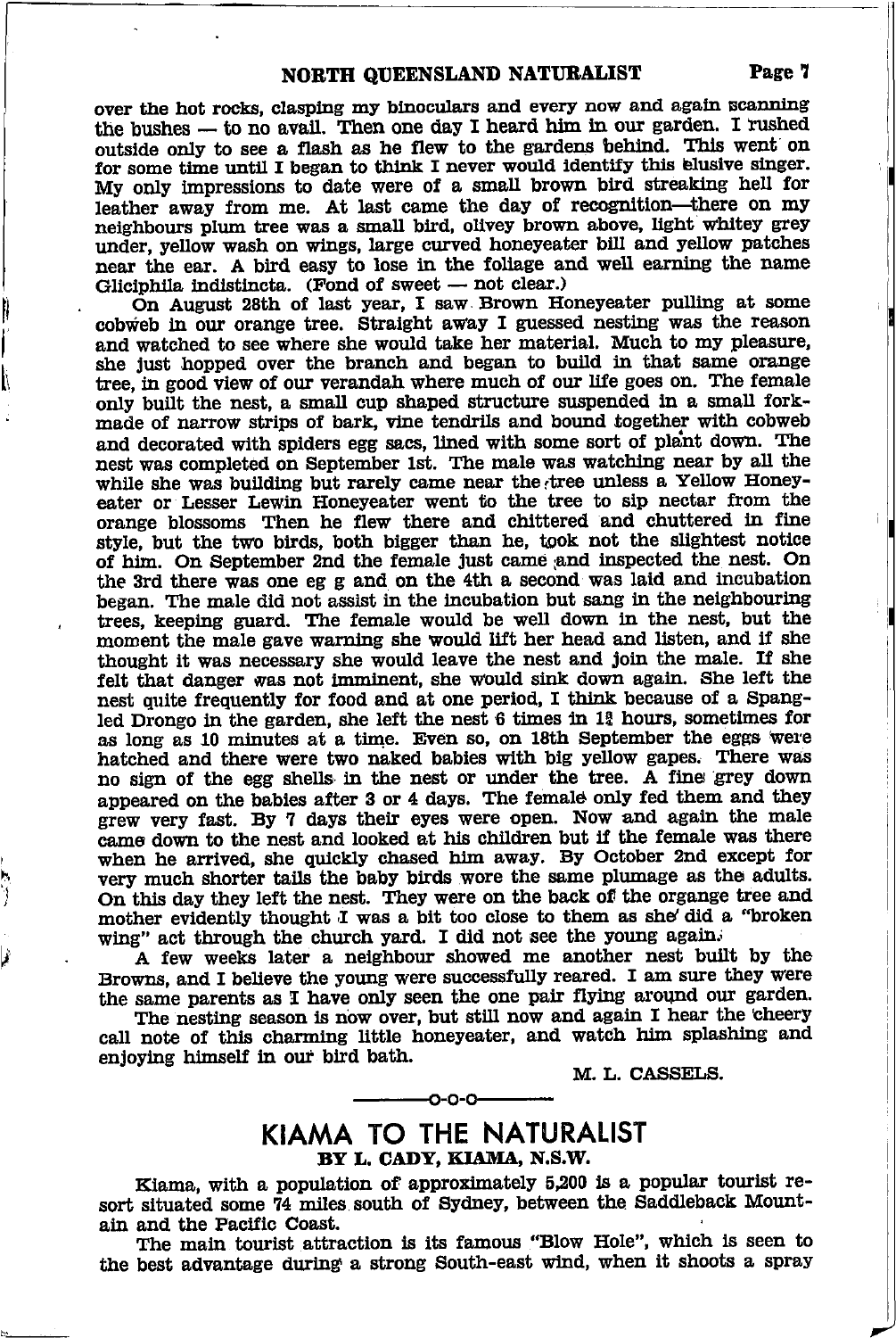#### Page 8 NORTH QUEENSLAND NATURALIST

some 50 to 60 feet into the air.

Kiama offers a wealth of interesting subjects for all students of natural history.

The Geology of the area has commanded much interest for many years. The area is volcanic in structure. In the area between the Robertson plateau (approx. 2,800 ft.) and the coast the following rock, strata of Triassic and Permian age occurs together with a number of igneous rocks of intrusive and extrusive occurrence descending in the following sequence. Tertiary Basalt, Wianamata Group. Hawksbury Sandstone, Narrabeen Group, Wallaya Dolerite, Dhruwalgha Tinguaite, Nepheline Syenite, Minnamurra Latite, Camberwarra Latite, Saddleback Latite, Jamberoo Tuffs, Bumbo Basalt, Kiama Tuffs, Blowhole Basalt, and at different levels coal seems are found to occur. Around the sea shore one can collect fossels of marine shells imbedded in the Tuffs.

The area is well known for its Basalt quarries, these together with dairying, being the main industry of Kiama for the last 100 years, previous to this Cedar cutting was the towns livelihood.

The coastal plateau is rather hilly and steep, being clothed in most places with fairly heavy brush forest. In places pockets of good Rain Forest still exist, in these pockets we find numerous Ferns, Orchids and Rain Forest trees. (The rarer types will be included at the end of the paper.)

Referring to the orchids some 100 odd species have been recorded by the writer in Kiama and the surrounding areas.

Surrounding Kiama are Sandstone capped mountains which contain areas of interesting heath lands and of course the distinct sandstone Flora to accompany it.

On Jamberoo Mt. we have the Barren Ground's Faunal Reserve No. 3. two very rare birds still exist within the Reserve, they are 1. The Eastern Bristle Bird (Dasyornis brachypterus) and 2. Swamp Parrot (Pezoporus wallicus) and on the slopes and in the gullies one often hears the Superb Lyrebird (Menura novae-hollandiae), The Green Cat Bird (Ailuroedus crassirostris) and the Eastern Whip-bird (Psophod es olivaceus)' calling.

Another place of interest is the Minnamurra Falls Reserve, an area not to be missed when visiting Kiama. This Reserve is well known for its Ferns and its beautiful Lower Water Fall. Some 80 odd species of Ferns have been collected by the Curator within the Reserve.

Insects are found in fair numbers, well over 130 species of Ants have been recorded between Kiama and Nowra (25 miles South) and some 82 species of Butterflies are to be found in the surrounding area.

The Fauna of the district is not well known to the writer, but it is recorded that the following is to be found. Wombat (Vombatus hirsutus) Native Cat (Dasyarus quoll) Platypus (Ornithor hynchus anatinus) Spiny Ant-eater (Tachyglossus aculeatus).

İ

#### RARER FLORA OF THE KIAMA DISTRICT.

ORCHIDS.- Burnettia cuneatea; Caladenia iridescens; Chiloglottis Gunnii; Prasophyllum densum; P. Woollsi; P. depectens; P. uroglossum; Bulbophyllum minutissimum.

FERNS.-- Hymenophyllum bivalve; Sphaerocionium Lyallii; Pteris comans; Lindsaea trichomanioides; Mecodium rarum; M. australe; Macroglena caudata.

RAIN FOREST TREES.— Emmenosperma alphitonioides; Daphnandra micrantha (Socket Wood); Heimerliodendron brunonianum (Bird-Lime Tree) Euchryphia moorei (Plum Wood); Podocarpus elatus (Pine Plum); Litsea reticulata (Bolly Gum); Cinnamomum oliveri (Oliver's Sassafrass).

In an article such as this, one could not possibly enlighten people to the other interests found in the Kiama district, and as a result many topics of interest must be sacrificed.

Kiama is, and we hope always will be a good hunting ground for the keen student of nature.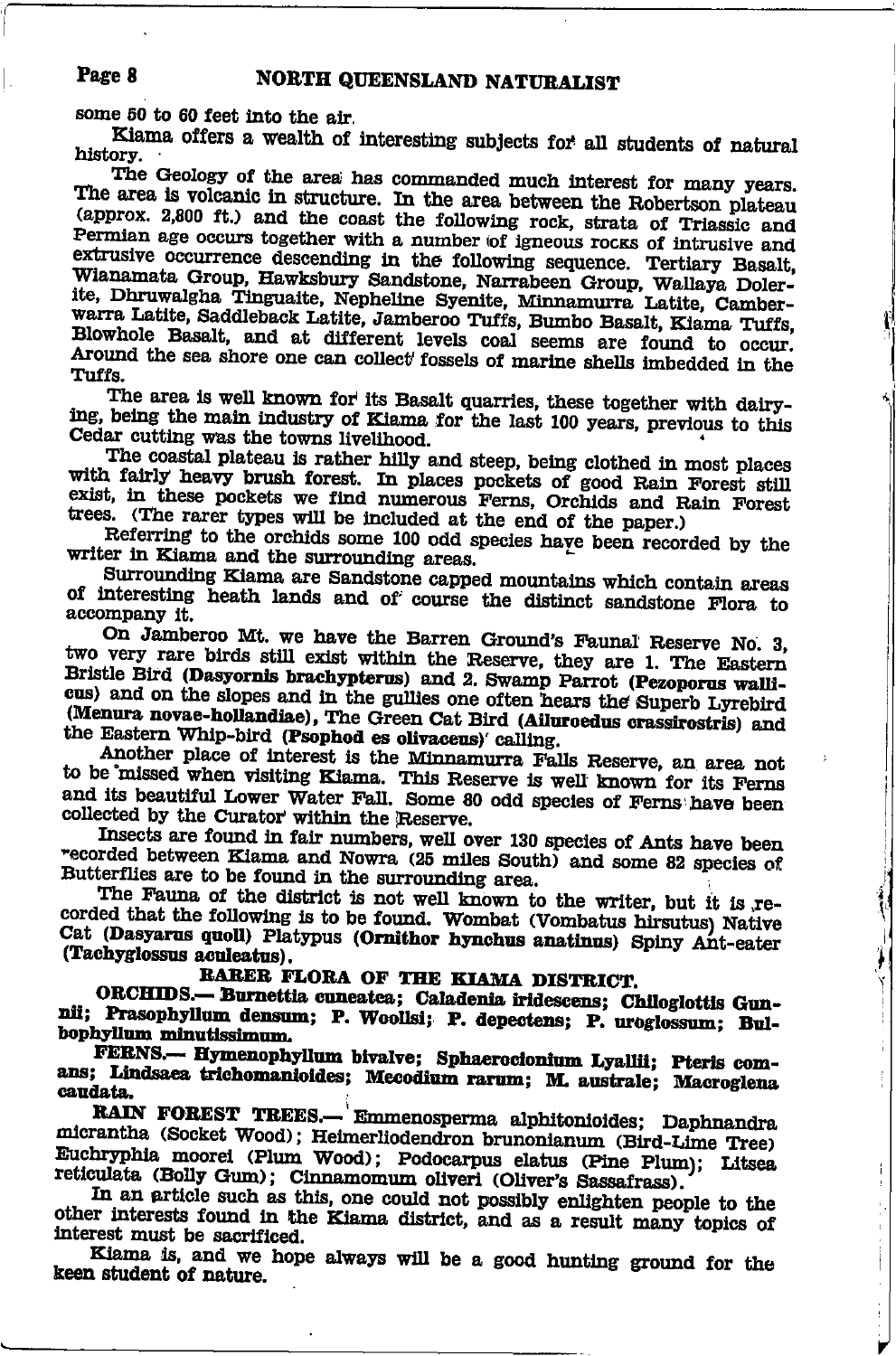#### WINNER OF THE H. FLECKER MEMORIAL MEDALLION **ESSAY, 1961**

IAN ORRELL, SMITHFIELD, AGED 12. "THE RED-BROWED FINCH"

The red-browed finch is a small, plump bird about three to three and a half inches in length. It has a grey breast and head, with a red rump, brow, and beak. The wings are olive-green and so is the back. It has a black tail, brown legs and feet and a white wash.

When I first started observing them I noticed that some had a yellowish collar around the back and sides of the neck, but another naturalist told me that these were birds which had crossed with other species.

The young red-brows have red rumps, beaks and brows, although one book I have says that the young birds have no red on their bodies. The young red-brows also have a white patch on their gape.

Their nest is an untidy ball-shaped one, with an entrance at the front. Usually it is made of dried and green fine grasses, but I have seen them made of dried and green bladey grass and even with the tassel from the sugar-cane arrows and they are lined with plant down, very fine dried grasses and the fluff from the sugar-cane tassel.

They build their nests in many places and I have seen them in banana trees, citrus trees, mango trees, papaw trees, the very tops of young pine trees about seven feet high, also in high bladey-grass, bougainvilleas and in the tops of granadilla vines. One made its nest in the top hands of a banana bunch.

The hen bird lays five or six white eggs in the nest.

The breeding season of the red-brow is supposed to be only during the spring and summer months, but this year red brows are still building and hatching in July. I think that this may be because of the extremely dry season and our farm is irrigated.

I have seen the red-browed finch feeding on guinea grass seeds, Mackie's Curse seeds, and other seeds of grasses. They also eat big brown flying ants and even dried carrion from the roadside.

At the beginning of this year it was very dry and there was not much food about, the little red brows would come in flocks of twenty or thirty to eat canary seed which I scattered on the lawn. Some bold ones would come under the canary cage for it, and even into my room for seed, and one even found the seed packet, and fed from that.

A pleasant and interesting incident happened in February when the redbrows built a nest in between two hands of bananas. The shape looked like a flattened-out kettle—which had been made of grass. Mum, thinking that there was nothing in the nest, cut the tree down and threw the nest into another row of bananas. About an hour afterwards, I looked carefully and found that there were five baby finches in it, These birds were put into a cage with a small piece of sheepskin to keep them warm. When I was putting them into the cage, one of the birds got away into some thick undergrowth, and it took me half an hour to find him. He had crawled into a tiny hole in the ground.

This all happened at about ten in the morning. They were fed on warm, sweet milk from an eye-dropper. The second morning on finely crushed Vita-Brits mixed with warm milk and sugar, and also cod-liver oil from a teaspoon. On the third day the cage was hung in a tree in the garden to let the little birds have some sunlight, and the parents found them.

I watched carefully how the mother fed them. She took canary-seed which I had scattered and cracked it up with her beak. This she made into a mash in ther mouth and fed it back to the babies.

On the fourth day I let the babies out of the cage and found that four of them could fly, and these went back to the flock. The fifth one could not fly, and he was kept for another two days, one parent came to the cage each morning to feed him. When he could fly properly, he went with the others and joined the flock as well.

By watching the finches for almost a year I have found that bird-books are not always correct, and that the best way to study Nature is to observe for yourself.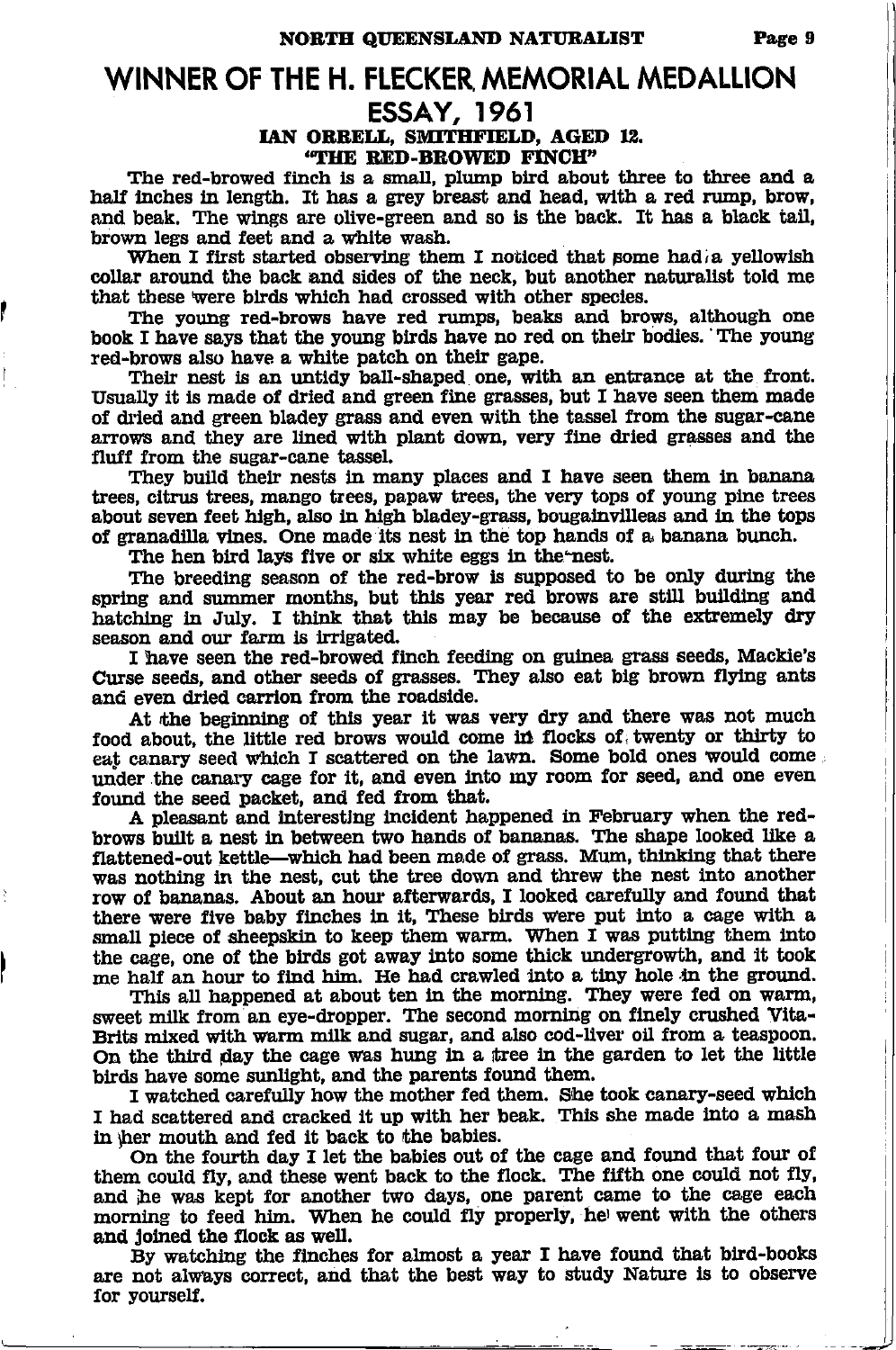**POT POURRI**<br>One member mysteriously lost a budgerigar from his cage though all members in the family swore they had not opened the cage door at any time. This remained a puzzle for some weeks until one day, hearing frantic squeaks from the budgies cage, one of the family ran on to the verandah in time t spite the size of the bird and the smallness of the hole, he had nearly got the poor thing through-and so the weeks old mystery was solved.

Re Black Bandicoots -- another member states that he has also seen these animals at MacDonalds Creek and Bucklands Road. Babinda, his theory being that perhaps the animal had just come into its new coat of fur and so looked darker than normal.

There is a very tidy spider at our house. Each night she makes her web on the front porch  $-$  a large round web -- a large round web --<br>ht for her needs because in the morning, she has taken down her web and not a vestige is left. Perhaps someone could tell us the name of this spider ?

 $-0.0-$ 

**EDITORIAL** Members are reminded that subscriptions are now due again. Will you please help the Treasurer and the Club by sending them in without waiting for a reminder thus savlng tine and postage.

Would the member who asked for Journals 115 and 116 please get in touch with the Secretary as these are now available.<br>WANTED. Copies of the following journals are urgently wanted. Nos. 55.

56, 66, 75 and 109. If any one has a spare copy of any of these journals will they please send them to the Secretary.<br>The Club would also be glad to receive any old Journals no longer required as stocks of some of the olde

Monkman's book "Escape to Adventure" for our Library and also to Mr Black<br>for booklets received. If members have any books on Natural History that<br>are no longer required, we would be pleased to receive them to help build u our Library. The Library is now painted and books in position and in future it will be open to Members or Wisitors each Friday at 7.30 p.m. for borrowing books or informal discussion with each other. It is hoped that all members will make full use of this facility. As soon as possible a list of books will be sent to Country Members so that they may also borrow books.

Flecker Memorial Medallion, which is printed elsewhere in this Journal.<br>Another junior member Peter Cassels (aged 9) also submitted an entry and We congratulate Ian Orrell (aged 12) on his excellent essay for the Flecker Memorial Medallion, which is printed elsewhere in this Journal.<br>Another junior member Peter Cassels (aged 9) also submitted an entry and received

Yule Point in July. The former was a really cosmopolitan one, as we had visitors, 1 Cuban, 3 Americans, 1 New Zealander, 1 Scotshman, 1 Englishman and with members 1 Irish, 1 English, 1 Dutch and 1 Yugoslav the rest being recede very little and consequently not much of the reef was uncovered. Howfound, bottled and taken home for a small museum. Many interesting birds were seen in scrub not far from the beach. At Yule Point there was also a nice roll up of visitors and this time the weather was hot and sunny — a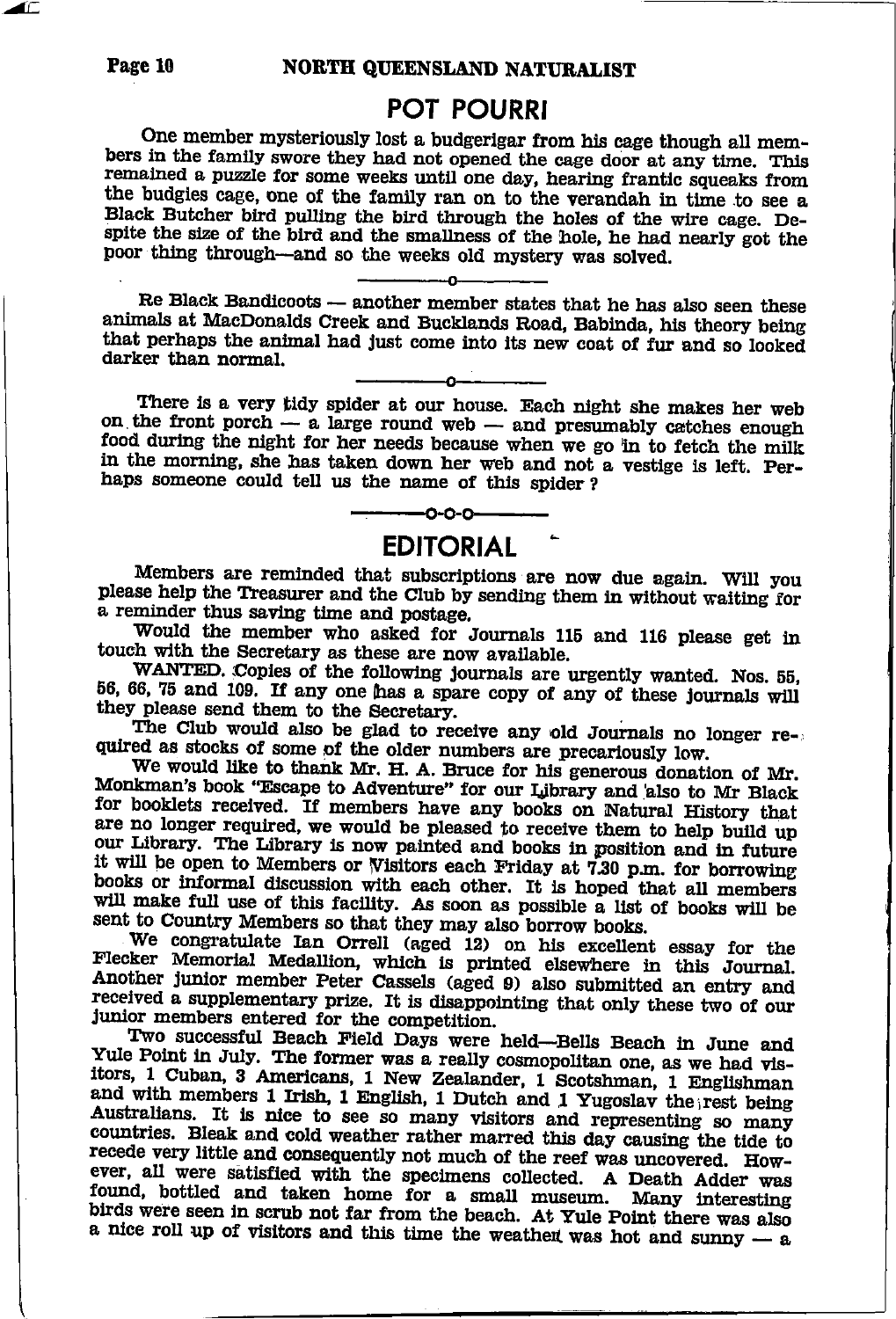perfect day for fossicking around the uncovered reef. Many interesting specimens were seen - eels, starfish, many species of crab, beche de mer and shells but the biggest thrill for several members was to witness the Blue Swimmer Crab emerging from his old shell and swimming slowly away. A junior member salvaged the complete discarded shell to take home. The August Field Day was held at Black Mountain Road, Julatten and once more we had several visitors with us. Birds were scarce, probably owing to the dry weather but most members were able to find things of interest.

The Australian Museum, Sydney has made a request for specimens of fresh water crabs from North Queensland and The Adelaide Museum requires specimens of the Bat-flies from this area. Should any of our country members to whom we have perhaps ommited to make a direct appeal through the post, be in a position to supply either or both of these two specimens, the members of the Committee will feel very grateful and will be only too pleased' to forward them on to the respective institutions, together with locality and collectors name, and in the case of the Bat-flies the species of Bat (if possible) they were taken from.



#### SPECIALIST ADVISORY PANEL

| <b>Astronomy</b>      | $\sim$ $\sim$    | $\cdots$                       | $\cdots$ |          | $\cdots$     |                                       | Mr. C. CANTRILL         |
|-----------------------|------------------|--------------------------------|----------|----------|--------------|---------------------------------------|-------------------------|
| Botany<br>$\cdots$    | $\cdots$         | $\cdots$                       | $\cdots$ | $\cdots$ |              | Mr. S. E. STEPHENS, F.R.H.S.          |                         |
| <b>Conchology</b>     |                  | $\cdots$                       | $\cdots$ |          |              |                                       | Mrs. A. J. READ $\cdot$ |
| <b>Entomology</b>     |                  |                                | $\cdots$ |          |              | Mr. G. BROOKS, F.R.E.S.               |                         |
| Geography             | $\cdots$         | $\cdots$                       | $\cdots$ |          | <br>         | Mr. J. ORRELL, F.R.G.S.               |                         |
| <b>Herpetology</b>    | $\cdots$         |                                |          | $\cdots$ | <br>         |                                       | Mr. V. M. REILLY        |
| <b>Marine Biology</b> |                  | $\cdots$<br>$\sim$ 1000 $\sim$ | $\cdots$ | $\cdots$ |              |                                       | Mr. A. A. READ          |
| <b>Mineralogy</b>     | $\sim$ 100 $\mu$ | $\sim$ $\sim$                  | $\cdots$ |          |              | Mr. K. COLLINS and Mr. G. ATKINSON    |                         |
| <b>Ornithology</b>    | $\cdots$         | $\cdots$                       |          |          |              | Mrs. J. CASSELS, Mr. J. BRAVERY       |                         |
| <b>Orchidology</b>    | $\cdots$         |                                | $\cdots$ |          |              | Mr. A. W. DOCKRILL, Mr. S. St. CLOUD. |                         |
| Lepidoptory           | $\cdots$         | $\cdots$                       |          |          | <br>$\cdots$ | Mr. N. C. COLEMAN                     |                         |
|                       |                  |                                |          |          |              |                                       |                         |



0-0-0

| Check List of North Queensland Orchids, 1953      2/6.                                                                    |  |  |  |  |
|---------------------------------------------------------------------------------------------------------------------------|--|--|--|--|
|                                                                                                                           |  |  |  |  |
|                                                                                                                           |  |  |  |  |
| List of Birds Occuring in North Queensland        2/-                                                                     |  |  |  |  |
| Marketable Fish of the Cairns Area $\ldots$ $\ldots$ $\ldots$ $\ldots$ $\ldots$ $\ldots$ $\ldots$ $\ldots$ $\ldots$ $1/-$ |  |  |  |  |
|                                                                                                                           |  |  |  |  |
| <b>Example 2014</b> (Plus Postage)                                                                                        |  |  |  |  |